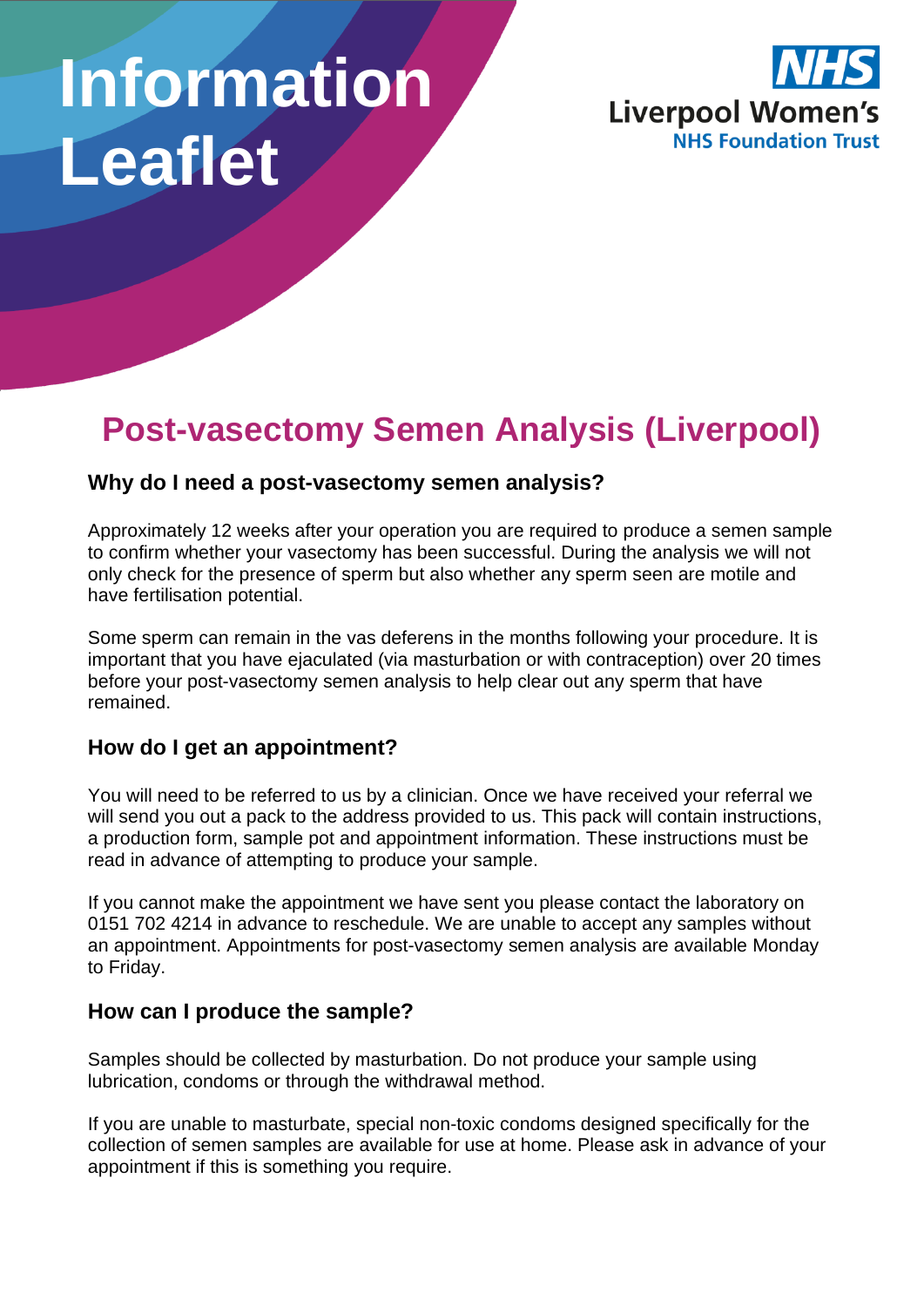# **How do I collect the sample?**

- In order to obtain an optimum sample you are required to abstain from any sexual activity (masturbation or intercourse) for a minimum of 2-3 days, but no more than 7 days, before your appointment date.
- Produce your sample by masturbation into the non-toxic sterile pot provided in your pack. Your pot must be labelled with your name, DOB and hospital identification number.
- Please do not attempt to produce your sample into any other type of specimen pot.
- Please ensure you attempt to collect all of the semen produced.
- Once the sample has been collected please ensure the lid is screwed on tightly and place the pot inside the sealable bag provided.
- Ensure you bring the fully completed request form with you to the hospital. We cannot accept your sample until this has been completed correctly.

# **Where can I produce the sample?**

You may produce your sample at home if you can deliver it to the laboratory at your allotted appointment time and within one hour of collection. Whilst travelling from home it is important you keep the sample close to the body as sperm are sensitive to extremes of temperature. If preferable, your partner may deliver your sample and completed production form.

If you cannot deliver your sample to the laboratory within one hour of ejaculation or would rather produce your sample on site we have private, sound-proof production rooms available for use.

#### **Where do I need to go?**

The Lewis-Jones Andrology Department at the Liverpool Women's Hospital (L8 7SS) is situated on the second floor. Please follow signs for the Hewitt Fertility Centre and our waiting room is situated next door.

# **How do I get my results?**

Your results will be sent back to your referring clinician approximately 14 days after your post-vasectomy semen analysis. You should continue to use an alternative method of contraception until you have received confirmation of the success of your vasectomy, also known as clearance.

#### **Repeat tests**

If you have not ejaculated 20 times or it has not been 12 weeks since the operation you may be asked to repeat the test at a later date. You may also be asked to repeat the test if there are any sperm seen in your sample.

The presence of sperm doesn't necessarily mean your vasectomy has been unsuccessful since some sperm may remain in the vas deferens for a while after the operation. If invited,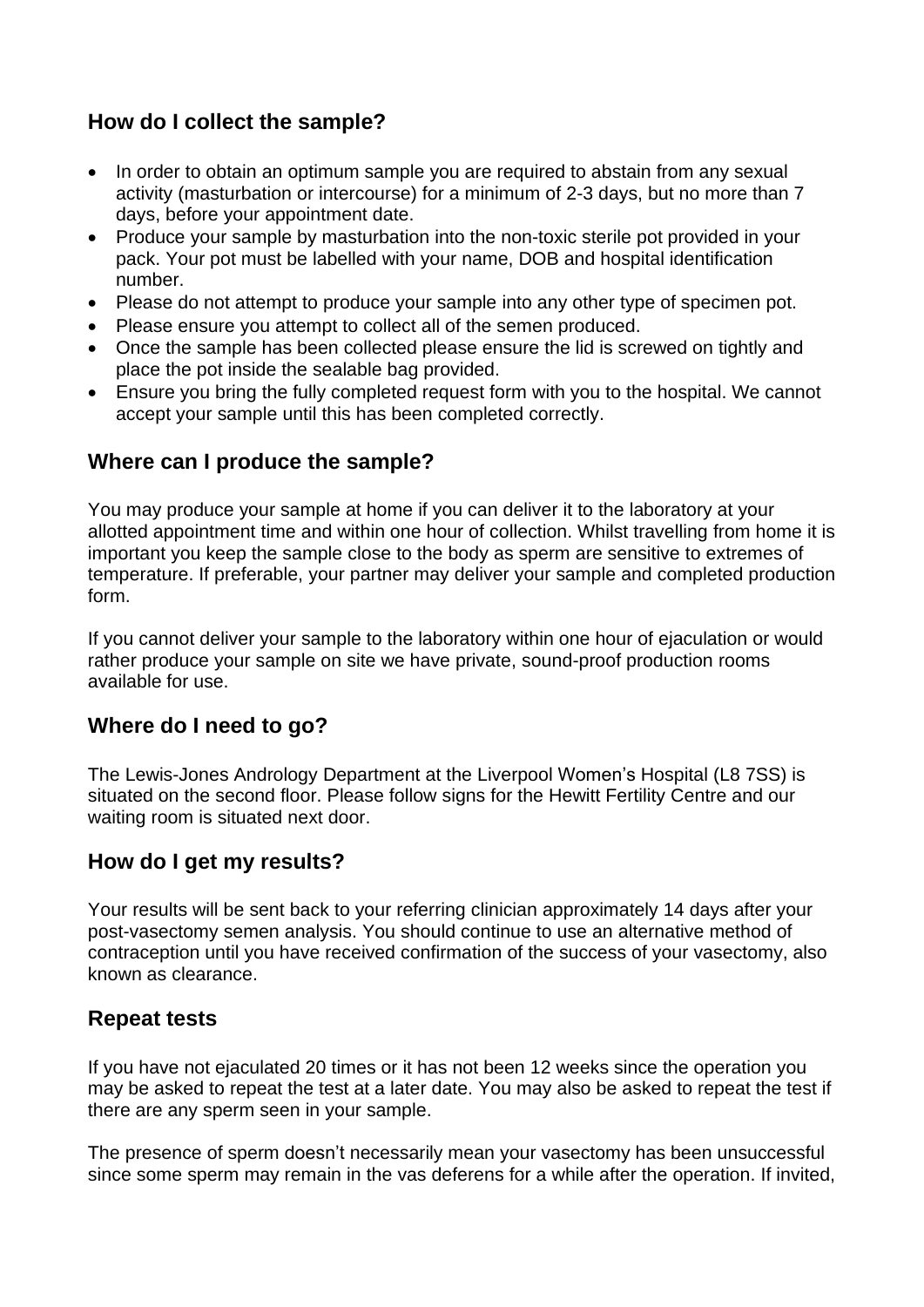it is important that you attend your repeat test as it will help to confirm whether all residual sperm have been cleared out of the vas deferens or if the procedure has in fact failed. It is important to know that clearance is only given to patients when the clinician can be sure that they could not achieve a pregnancy. Failure to attend your post-vasectomy semen analysis could result in an unplanned pregnancy.

# **Research and waste**

The portion of your sample that is left over after post-vasectomy semen analysis is disposed of by incineration. In some cases, it may be used by us for training or research.

# **Queries**

Please feel free to contact the laboratory on 0151 702 4214 if you require any further information about this test.

# **Quality**

The Lewis-Jones Andrology department at the Hewitt Fertility Centre has provided a dedicated Andrology service for over 10 years. We were the first Andrology laboratory to be accredited for quality and competence by the UK Accreditation Scheme (UKAS). Our laboratory is also enrolled in the UK National External Quality Assurance Scheme (UK NEQAS) which helps to ensure clinical laboratory test results are accurate, reliable and comparable wherever they are produced.

#### **Feedback**

We appreciate and encourage feedback. If you need advice or are concerned about any aspect of care or treatment please speak to a member of staff

The Lewis-Jones Andrology Department, Hewitt Fertility Centre, Liverpool Women's Hospital Crown Street, L8 7SS 0151 702 4214 [https://www.thehewittfertilitycentre.org.uk](https://www.thehewittfertilitycentre.org.uk/)